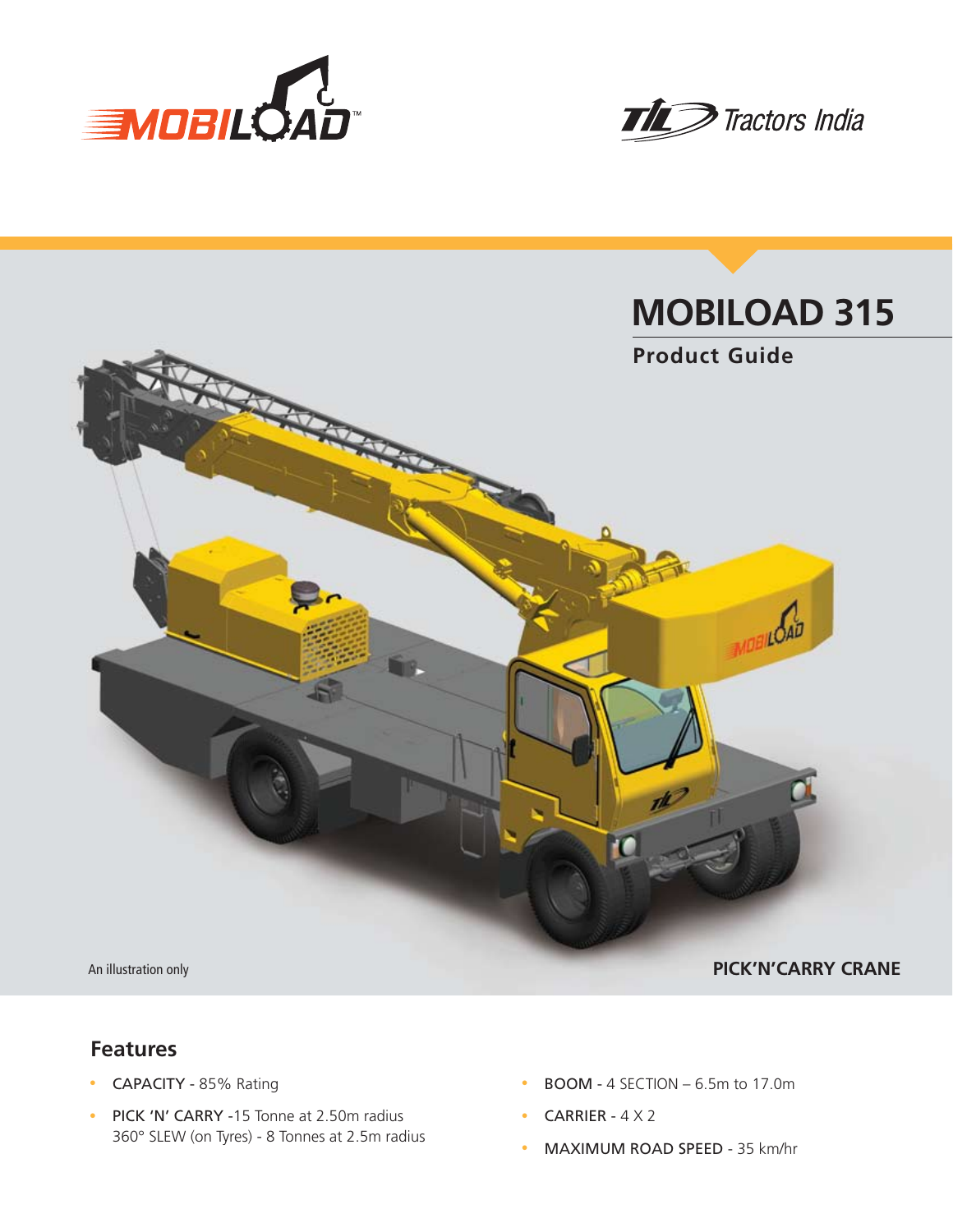### **SUPERSTRUCTURE FRAME**

Fabricated from high tensile steel plates and sections. Mechanical lock on superstructure.

#### **BOOM**

6.5m - 17.0m centres 4-Section Boom comprising: 6.5m -13.5m 3-Section fully powered, fully synchronized boom plus 3.5m power - positioned Fly (4th) section providing 17.0m extended boom length

Maximum tip height: 19.5m

#### **BOOM ELEVATION**

Two double acting hydraulic cylinders mounted on large diameter bushes, fitted with combined cartridge type hydraulic lock and counter-balance valve to prevent ram collapse in the event of hydraulic failure. Boom Angle: Max 72°, Min -3°

#### **SLEW SYSTEM**

Hydraulic motor, driving a pinion through double reduction gear unit. The pinion meshes with internally cut slew ring gear for 360° smooth and precise continuous rotation. Spring applied hydraulically released multi plate brake.

Slew Speed: 1.4 rev/min (unladen)

#### **HOIST SYSTEM**

Hydraulic motor driving hoist barrel via reduction gear unit, fitted with counterbalance valve for controlled lowering of the load. Spring actuated hydraulically released multi plate brake.

Warning signal from 3rd wrap indicator provided.

Non spin hoist Rope: 13mm dia. and length 80m Permissible Line Pull: 30 kN

### **HOOK BLOCK**

16 Tonne capacity: 5 fall hook block

#### **COUNTERWEIGHT**

Dual counter weights mounted on rear of carrier frame and on superstructure.

#### **LOAD MOMENT INDICATOR**

LMI indicates the crane operating radius, permissible lifting load, actual hook load, length and angle of boom through display panel provided in the cab. Motion cut functions activated through signals from LMI. It cuts – derricking out, telescoping out and hoisting motion when overload condition is reached.

### **HYDRAULIC SYSTEMS**

#### Pump Type:

Two-section hydraulic vane pump driven through transmission PTO.

#### Control Valve:

Double acting single spool lever control valve with relief pressure setting, Slew valve bank and tele, derrick and hoist valve bank in operator's cab.

#### Filter:

Return line filter with mechanical service indicator.

### **HYDRAULIC TANK**

Capacity - 160 L

#### **CARRY-DECK**

Max. 2Te load can be placed within deck space for transportation with a speed of 15 kmph (max.).

#### **OPTIONAL EQUIPMENT**

Lattice boom extension

- 5.0m lattice extension mounted in line with main boom
- Towing hook, 5Te capacity (front)
- Fire extinguisher
- Man Carrying Basket
- Spare Tyre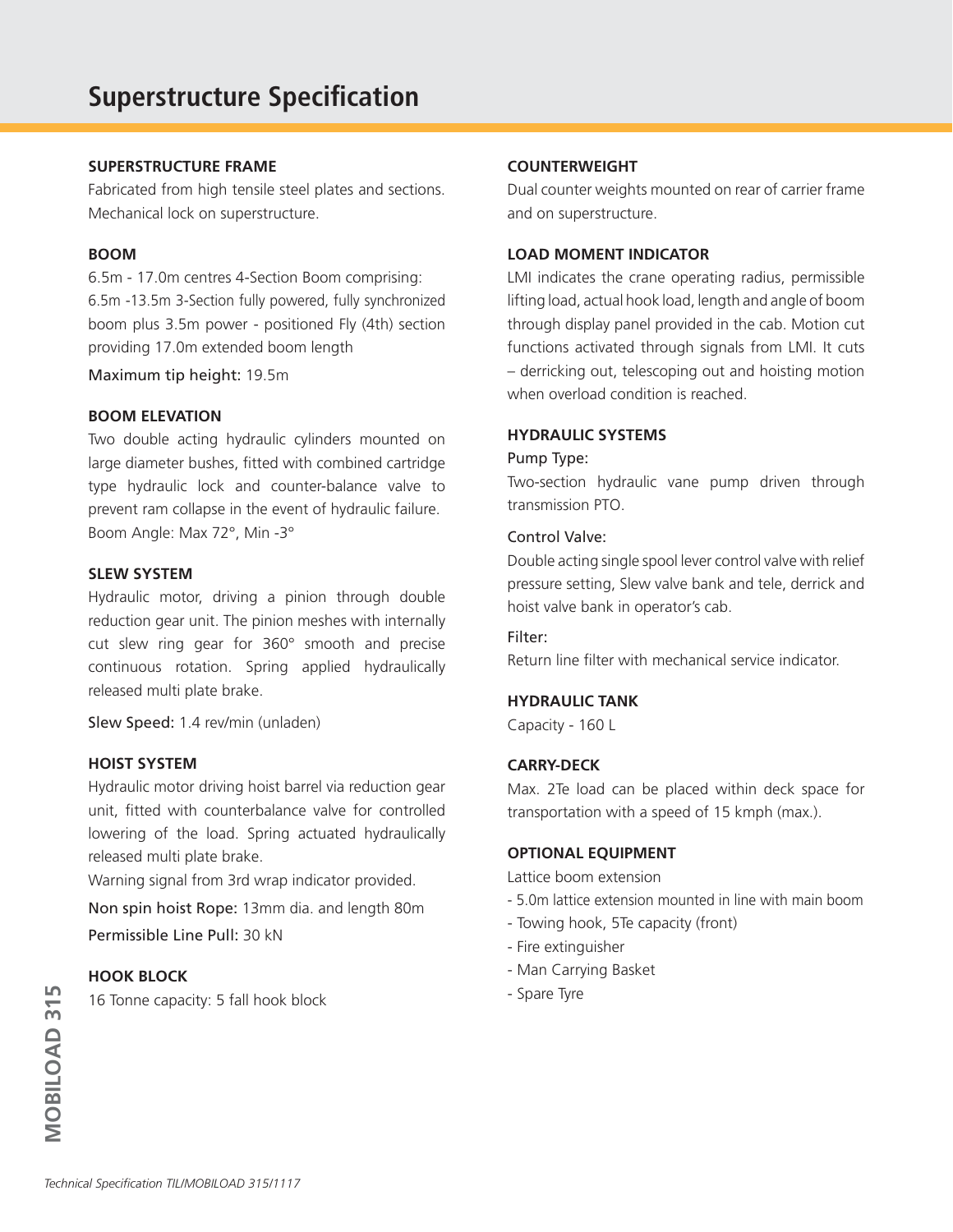## **Height of Lift: 6.5m - 17.0m Boom with 5.0m Lattice Extension**



## 4 - SECTION BOOM LATTICE – WORKING RANGE DIAGRAM (BOOM DEFLECTION NOT SHOWN)

OPERATING RADIUS FROM AXIS OF ROTATION IN METRES

NOTE:

The above heights of lift and boom angles are based on a straight (unladen) boom and allowance should be made for boom deflections obtained under laden conditions.

#### **Hookblock Capacities and Weights - Tonnes**

| No. of Falls        |     |      |      |      |       |
|---------------------|-----|------|------|------|-------|
| Permissible Load    | 5.0 | 1.0  | 8.U  | 5.C  | ر . ے |
| Weight of Hookblock |     | 0.15 | 0.15 | 0.15 | 0.075 |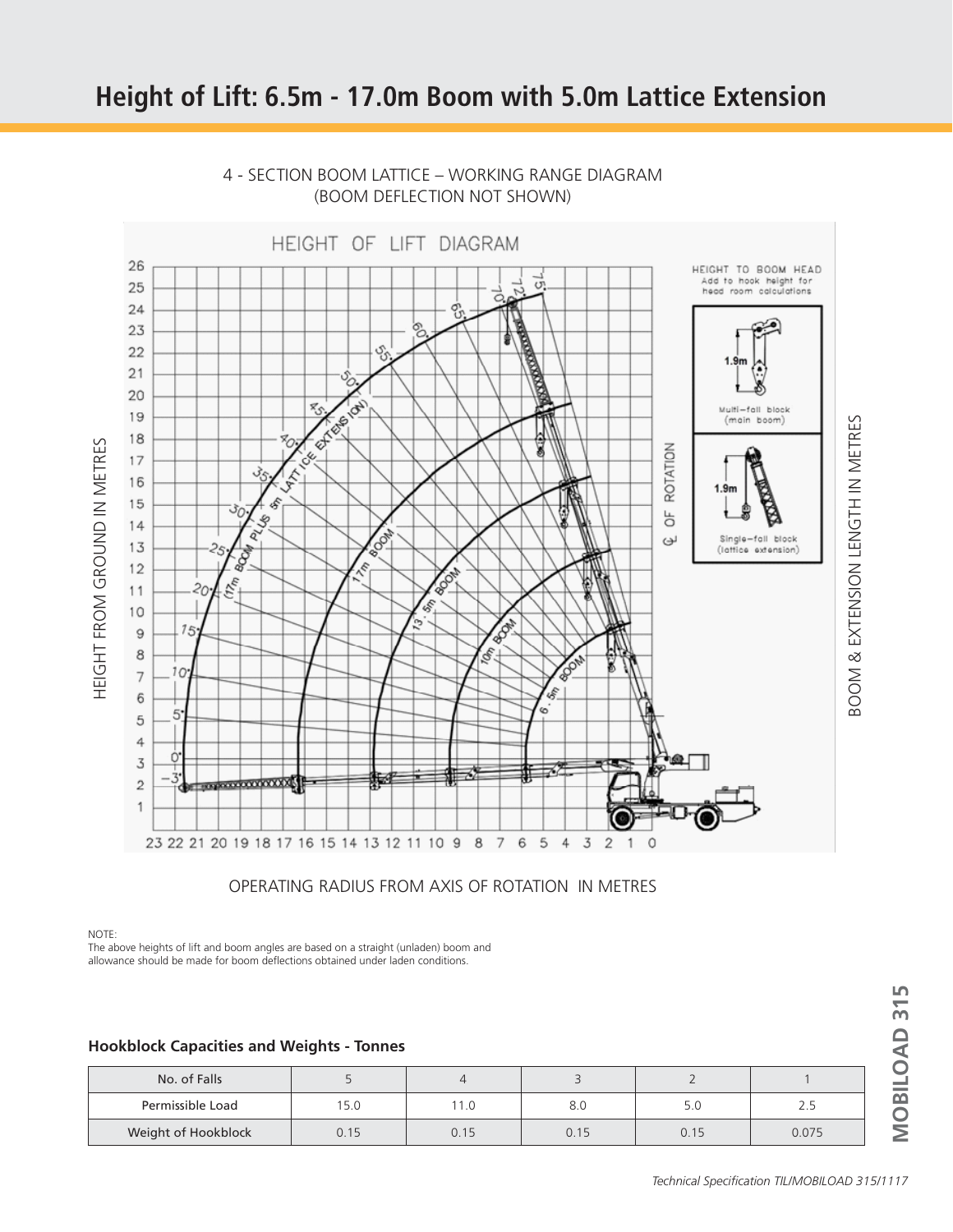#### **Load Lifting Capacity in Tonne On Tyres (Pr. 115 PSI) Pick & Carry over front 85 % Rating@ 5 kmph (U.N.O.)**

|                       | Main Boom Length (in Metres)   |                                   |                            |                               |                                  |  |  |
|-----------------------|--------------------------------|-----------------------------------|----------------------------|-------------------------------|----------------------------------|--|--|
| Radius<br>(in Meters) | 6.5                            | $6.5 - 10.0$                      | $10.0 - 13.5$              | $13.5 - 17.0$                 | 22.0                             |  |  |
|                       | <b>Boom Fully</b><br>retracted | <b>Fly Extension</b><br>retracted | Fly Extension<br>retracted | <b>Boom Fully</b><br>Extended | Boom Fully<br>Extended + Lattice |  |  |
| 2.50                  | 15.00 *                        |                                   |                            |                               |                                  |  |  |
| 2.75                  | $13.00*$                       |                                   |                            |                               |                                  |  |  |
| 3.00                  | 11.50                          | 11.00                             |                            |                               |                                  |  |  |
| 3.50                  | 9.30                           | 8.90                              |                            |                               |                                  |  |  |
| 4.00                  | 7.80                           | 7.40                              | 7.40                       |                               |                                  |  |  |
| 5.00                  | 5.90                           | 5.60                              | 5.60                       |                               |                                  |  |  |
| 6.00                  |                                | 4.50                              | 4.50                       | 4.00                          |                                  |  |  |
| 7.00                  |                                | 3.60                              | 3.60                       | 3.30                          | 1.20                             |  |  |
| 8.00                  |                                |                                   | 3.00                       | 2.70                          | 1.00                             |  |  |
| 9.00                  |                                |                                   | 2.50                       | 2.30                          | 0.90                             |  |  |
| 10.00                 |                                |                                   | 2.20                       | 2.00                          | 0.80                             |  |  |
| 11.00                 |                                |                                   | 1.90                       | 1.70                          | 0.70                             |  |  |
| 12.00                 |                                |                                   | 1.60                       | 1.50                          | 0.60                             |  |  |
| 13.00                 |                                |                                   |                            | 1.30                          | 0.55                             |  |  |
| 14.00                 |                                |                                   |                            | 1.20                          | 0.50                             |  |  |
| 16.00                 |                                |                                   |                            | 0.90                          | 0.40                             |  |  |
| 18.00                 |                                |                                   |                            |                               | 0.35                             |  |  |

Note:

\* Recommended speed 2 kmph

Over front capacities must only be lifted within a maximum slewing angle of 2.1/2° either side of crane centre line.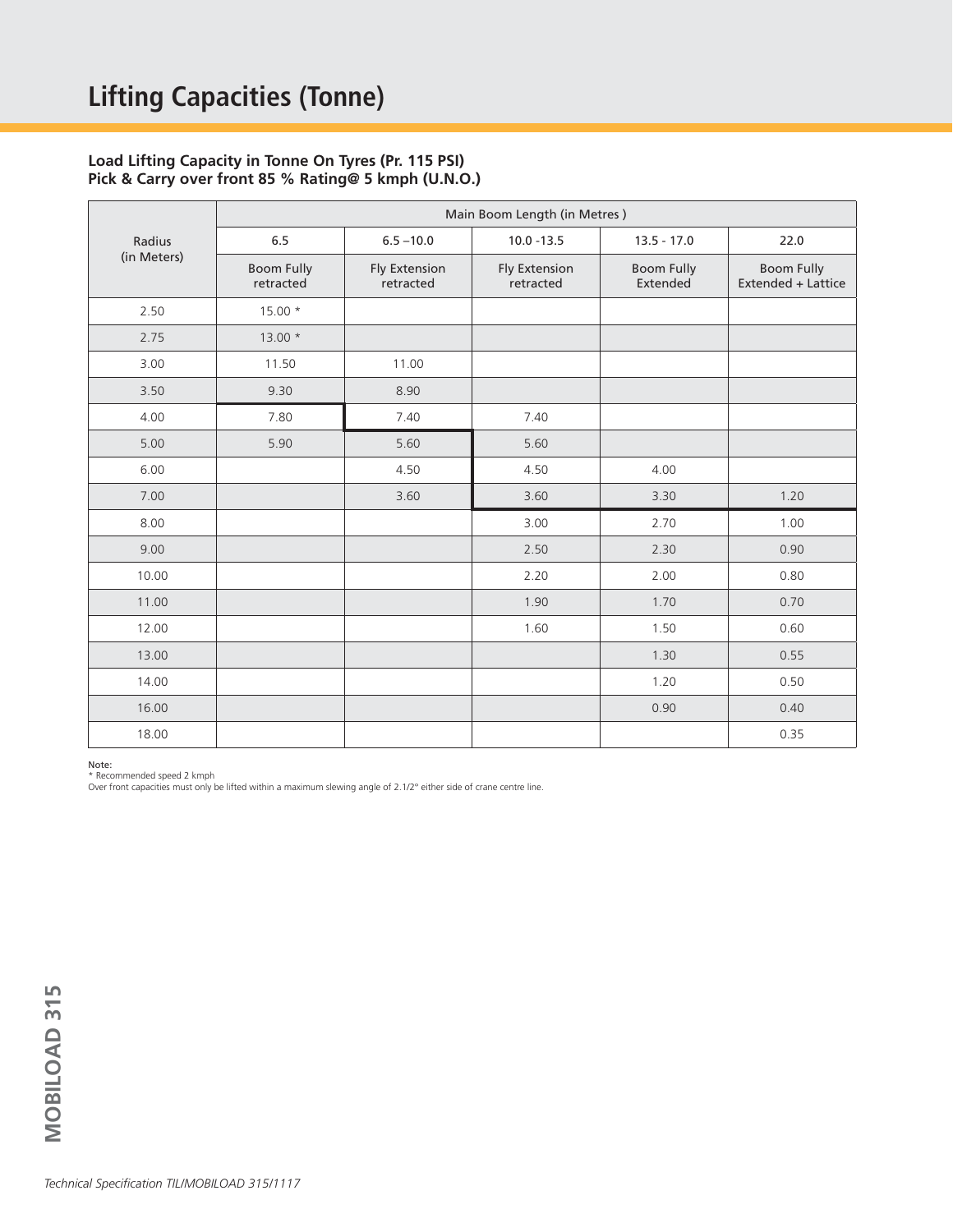# **Lifting Capacities (Tonne)**

|  |  |  | Load Lifting Capacity in Tonne On Tyres (Pr. 115 PSI) Static 360 Degree slew 85 % Rating |
|--|--|--|------------------------------------------------------------------------------------------|
|--|--|--|------------------------------------------------------------------------------------------|

|                       | Main Boom Length (in Metres)   |                                   |                                   |                               |                                         |  |  |
|-----------------------|--------------------------------|-----------------------------------|-----------------------------------|-------------------------------|-----------------------------------------|--|--|
| Radius<br>(in Meters) | 6.5m                           | $6.5 - 10.0m$                     | 10.0 -13.5m                       | $13.5 - 17.0m$                | 22.0m                                   |  |  |
|                       | <b>Boom Fully</b><br>retracted | <b>Fly Extension</b><br>retracted | <b>Fly Extension</b><br>retracted | <b>Boom Fully</b><br>Extended | <b>Boom Fully</b><br>Extended + Lattice |  |  |
| 2.50                  | 8.00                           |                                   |                                   |                               |                                         |  |  |
| 2.75                  | 7.00                           |                                   |                                   |                               |                                         |  |  |
| 3.00                  | 6.30                           | 6.50                              |                                   |                               |                                         |  |  |
| 3.50                  | 5.00                           | 5.30                              |                                   |                               |                                         |  |  |
| 4.00                  | 4.00                           | 4.00                              | 4.50                              |                               |                                         |  |  |
| 5.00                  | 2.50                           | 3.00                              | 3.00                              |                               |                                         |  |  |
| 6.00                  |                                | 2.00                              | 2.20                              | 2.20                          |                                         |  |  |
| 7.00                  |                                | 1.50                              | 1.60                              | 1.80                          | 1.20                                    |  |  |
| 8.00                  |                                |                                   | 1.20                              | 1.50                          | 1.00                                    |  |  |
| 9.00                  |                                |                                   | 0.90                              | 1.10                          | 0.80                                    |  |  |
| 10.00                 |                                |                                   | 0.60                              | 0.90                          | 0.60                                    |  |  |
| 11.00                 |                                |                                   | 0.40                              | 0.70                          | 0.50                                    |  |  |
| 12.00                 |                                |                                   |                                   | 0.50                          | 0.40                                    |  |  |
| 13.00                 |                                |                                   |                                   | 0.40                          | 0.35                                    |  |  |
| 14.00                 |                                |                                   |                                   | 0.30                          | 0.30                                    |  |  |

#### **Notes for Lifting Capacities**

**WARNING: THIS CHART IS ONLY A GUIDE.** The notes below are illustrations only and should not be reliedupon to operate the crane. The individual crane's load chart, operating instructions and other instruction platesmust be read and understood prior to operating the crane.

- 1. All rated loads have been tested to meet minimum requirements of IS: 4573-1982 Specification for Power Driven Mobile Crane and do not exceed 85% of the tipping load on rubber as determined by SAE J765 OCT80 Crane Stability Test Code.
- 2. Capacities above the thick line are based on factors other than stability. Hence crane tipping must not be relied upon as a guide to the capacity limitation.
- 3. The rated load includes weights of hook block, slings and all similarly used load handling devices. When more than minimum required reeving is used, the additional rope weight shall be considered part of the load. Load ratings are based on freely suspended loads. No attempt shall be made to move a load horizontally on the ground in any direction.
- 4. Capacities quoted are based on freely suspended loads with the machine standing on a firm, level and uniformly supportingsurface and tyres inflated to their correct pressures. It may be necessary to have structural supports under the tyres to spread the load, to a larger bearing surface.
- 5. For pick and carry operation boom must be centered front of the machine with mechanicalslew lock engaged.
- 6. Do not lower fully extended boom below 30° over side.

WARNING – Operation of the machine with heavier load than the capacities listed is strictly prohibited. Machine tipping occurs without advance warning. *Technical Specification TILIMOBILOAD 315/1117*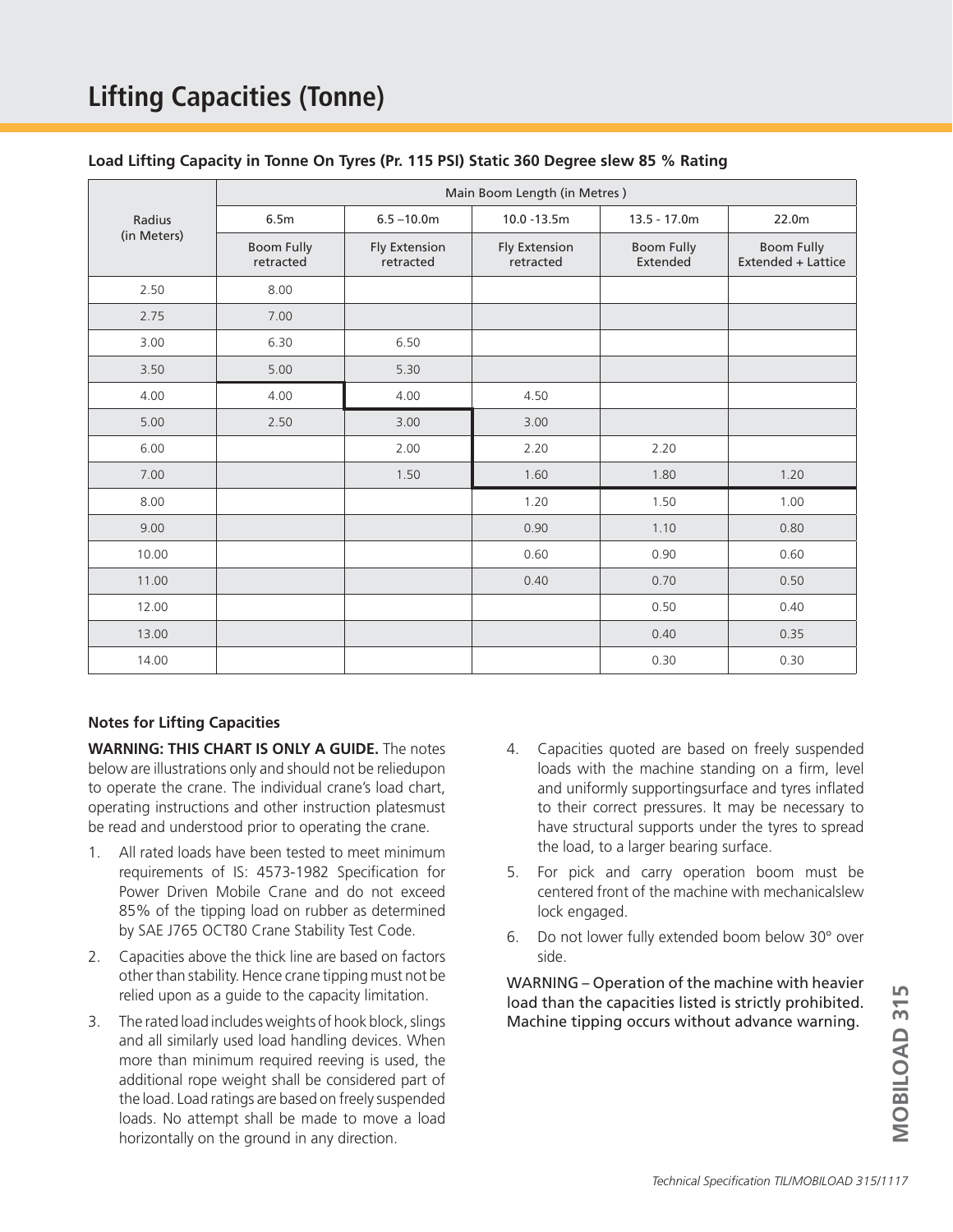# **Carrier Specification**

#### **CHASSIS**

High-strength steel frame with integrated carry deck.

### **OPERATOR'S CAB**

Totally enclosed steel construction, with excellent visibility for crane operation through front and overhead screen. Adjustable seat on slides, cab interior light, electric fan, electric horn and lockable hinged door. Ergonomically designed seat and controller layout to provide fatigue free operator comfort.

#### **CRANE CONTROLS**

Lever operating controls forslew, telescoping, hoisting and derricking with independent or simultaneous operation of crane motions.

#### **TRAVEL CONTROLS**

Normal automotive controls including steering wheel, brake and accelerator pedals, gear shift knob mounted on the steering column.

#### **INSTRUMENTATION**

Dash Panel with gauges for engine oil pressure, engine coolant temperature, transmission oil temperature, engine hour-meter, fuel level, air pressure, tachometer, voltmeter and speedometer.

Warning lights for alternator, parking brake, indication and direction indicator.

#### **ENGINE**

Heavy duty water cooled, turbocharged, intercooler 4 cylinder diesel engine of emission compliance to BSIII (CEV)

Power – 74.3 kW @ 2200 RPM Torque – 390 Nm @ 1400 -1700 RPM

#### **TRANSMISSION**

Power shift TC Transmission with four forward and three reverse speeds with the shifter mounted on steering column.

#### **FUEL TANK**

Capacity - 100 liters

#### **DRIVE**

Two wheel front axle drive (4X2).

### **STEERING**

Fully independent power steering: Front axle steered through hydraulic power controlled orbitrol steering unit operated by automotive type steering wheel. Turning Radius: 8.5m

#### **AXLES**

Front: Drive and steer planetary axle with differential and planetary hub reduction solidly mounted to the chassis frame.

Rear: Non steer non-drive axle, pivot mounted at centre of the chassis frame. Oscillation lock hydraulically operated during slew.

#### **BRAKES**

Service Brake: Foot operated dual line compressed air over hydraulic brake on front axle and air brake on rear axle.

Parking Brake: Spring actuated, air released fail-safe brake on rear wheels.

## **TYRES**

11.00 X 20 –16 PR tyres. 4nos. on the front axle and 4 nos. on the rear axle.

#### **ELECTRICAL SYSTEM**

12 V starting and lighting equipment.

#### **SPEEDS**

35 kmph (unladen); 15 kmph (carry deck speed) 5 kmph (pick and carry)

#### **GRADEABILITY**

25 % (Un-laden)

#### **GROSS VEHICLE WEIGHT (GVW)**

GVW : 16.65 Tonne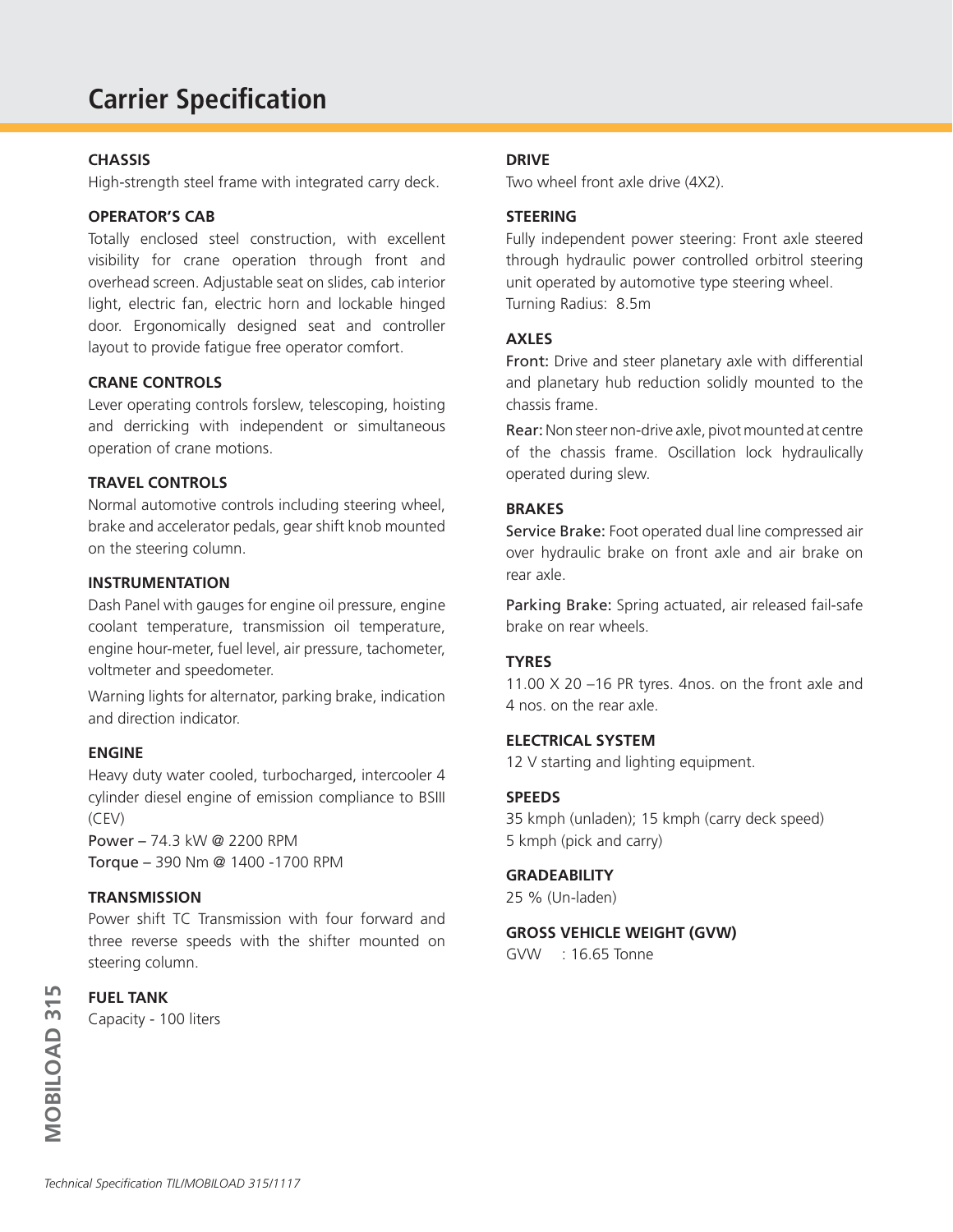# **G.A Drawing**





Dimensions in mm

Constant improvement and engineering progress make it necessary that we reserve the right to make specification, equipment and price changes without notice. Illustration shown may include optional equipment, accessories and may not include all standard equipment. *Technical Specification TIL/MOBILOAD 315/1117***MOBILOAD 315**